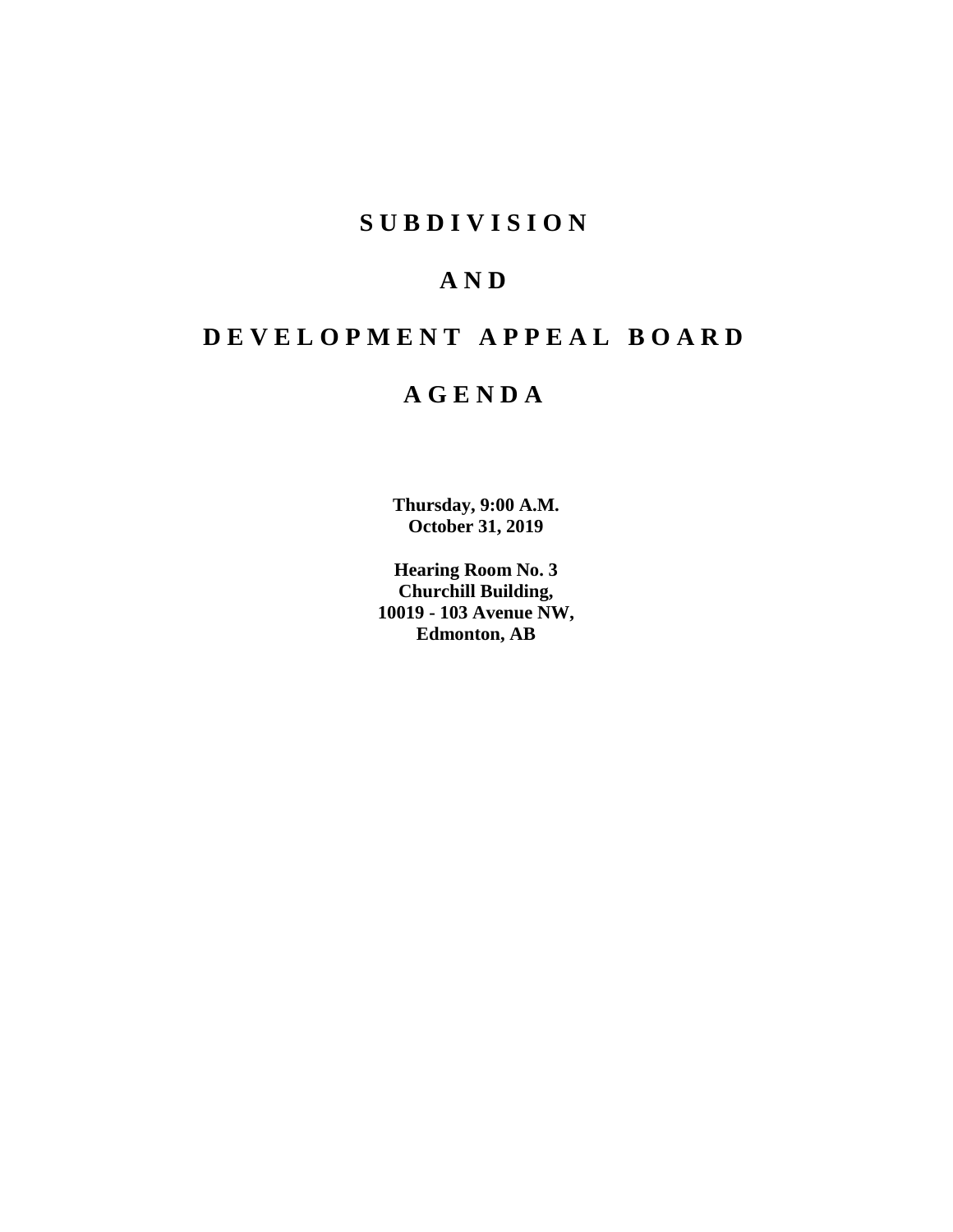# **SUBDIVISION AND DEVELOPMENT APPEAL BOARD HEARING ROOM NO. 3**

|   | $10:30$ A.M. SDAB-D-19-191<br><b>WITHDRAWN</b> |               | Construct a Restaurant, Drive-in Food Service,<br>and General Retail Stores use building.<br>11226 - 82 Street NW<br>Project No.: 289009264-001 |  |  |
|---|------------------------------------------------|---------------|-------------------------------------------------------------------------------------------------------------------------------------------------|--|--|
| H | $1:30$ P.M.                                    | SDAB-D-19-192 | Change the Use from a General Retail store to a<br>Cannabis Retail sales store and to construct<br>interior alterations.                        |  |  |
|   |                                                |               | 10104 - 149 Street NW<br>Project No.: 340006601-001                                                                                             |  |  |

*NOTE: Unless otherwise stated, all references to "Section numbers" refer to the authority under the Edmonton Zoning Bylaw 12800.*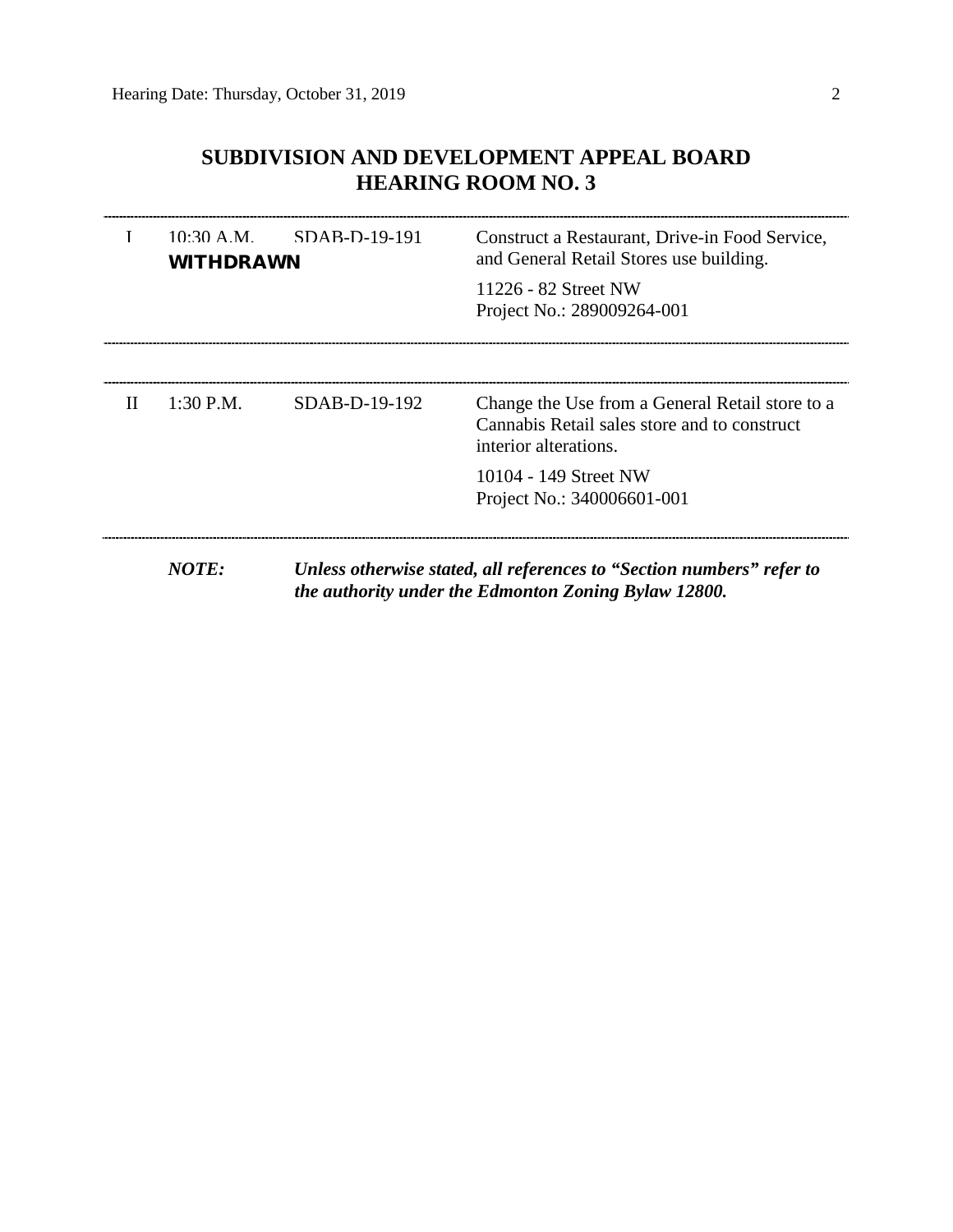APPELLANT:

ADJACENT PROPERTY OWNER



AN APPEAL FROM THE DECISION OF THE DEVELOPMENT OFFICER BY AN

ZONE: CB1-Low Intensity Business Zone

ITEM I: 10:30 A.M. FILE: SDAB-D-19-191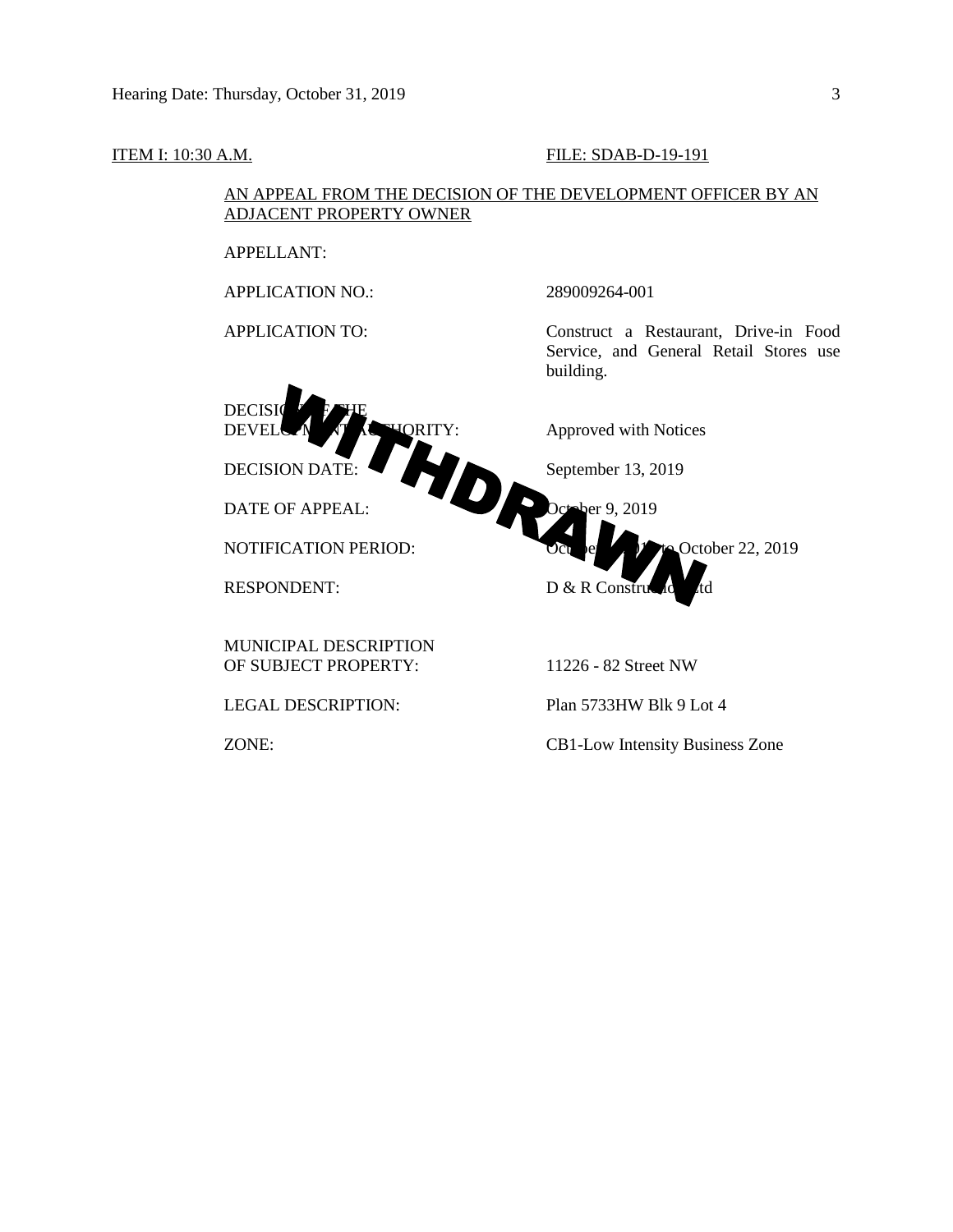## **ITEM II: 1:30 P.M. FILE: SDAB-D-19-192**

# AN APPEAL FROM THE DECISION OF THE DEVELOPMENT OFFICER APPELLANT:

| <b>APPLICATION NO.:</b>                              | 340006601-001                                                                                                            |
|------------------------------------------------------|--------------------------------------------------------------------------------------------------------------------------|
| <b>APPLICATION TO:</b>                               | Change the Use from a General Retail<br>store to a Cannabis Retail sales store and<br>to construct interior alterations. |
| DECISION OF THE<br>DEVELOPMENT AUTHORITY:            | Refused                                                                                                                  |
| <b>DECISION DATE:</b>                                | October 3, 2019                                                                                                          |
| DATE OF APPEAL:                                      | October 7, 2019                                                                                                          |
| <b>MUNICIPAL DESCRIPTION</b><br>OF SUBJECT PROPERTY: | 10104 - 149 Street NW                                                                                                    |
| <b>LEGAL DESCRIPTION:</b>                            | Plan 965AH Blk 61 Lots 19-23                                                                                             |
| ZONE:                                                | CB1-Low Intensity Business Zone                                                                                          |
| <b>OVERLAY:</b>                                      | Main Streets Overlay                                                                                                     |
| <b>STATUTORY PLAN:</b>                               | Jasper Place Area Redevelopment Plan                                                                                     |
|                                                      |                                                                                                                          |

## *Grounds for Appeal*

The Appellant provided the following reasons for appealing the decision of the Development Authority:

> The Appellant respectfully appeals the decision of the City of Edmonton Development Officer and requests that the SDAB exercise its variance power to grant two variances to the Edmonton Zoning Bylaw for the following reasons:

> (a) the proposed development is located in an existing commercial area adjacent to 149th Street NW, which is an appropriate location for the Cannabis Retail Sales use;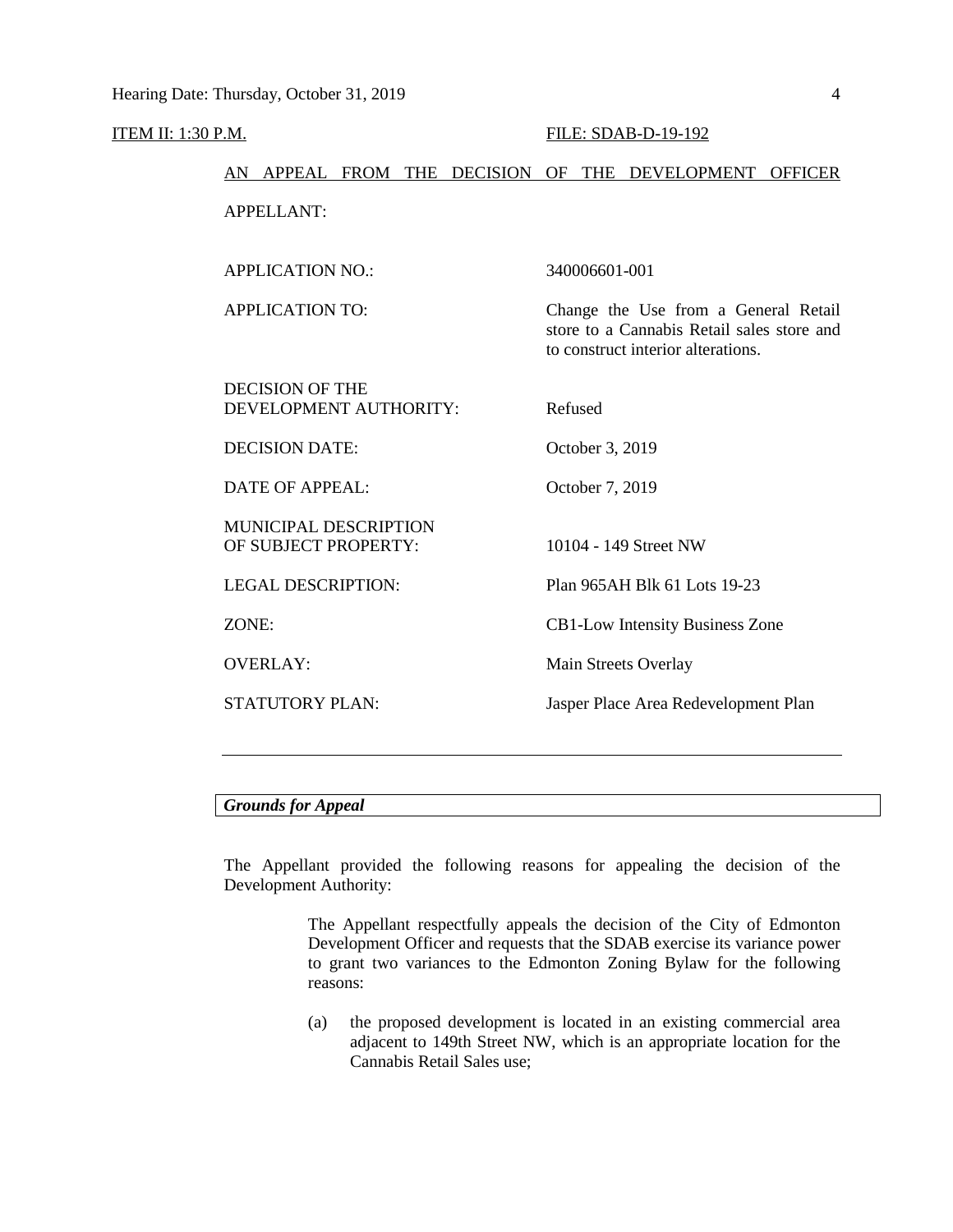- (b) with respect to the conflicting site located 96m to the north of the proposed development:
	- (i) the proposed development is not visible from the conflicting site and is separated by commercial and residential buildings;
	- (ii) the conflicting site is a passive area that is not used for community or recreation activities. It is a long stretch of public land directly adjacent to 149th Street NW with a mixed use path for bicycle and pedestrian travel. There are no playing fields, playgrounds, sitting areas or picnic areas for public use;
- (c) with respect to the conflicting site located 60m to the south-east of the proposed development:
	- (i) the proposed development is separated from the conflicting site by at least six lanes of arterial roadway and a major intersection (the intersection of 149th Street and Stony Plain Road);
	- (ii) the conflicting site, MacKinnon Ravine, is a passive area that is not used for community or recreation activities. In the area closest to the proposed development, it has a steep slope and no useable public land. Farther away, it provides a pedestrian bridge and a mixed use path for bicycle and pedestrian access to the river valley. There are no playing fields, playgrounds, sitting areas or picnic areas for public use;
- (d) the actual walking distance between the proposed development and both of the conflicting site is greater than the required separation distances set out in section 70 of the Edmonton Zoning Bylaw;
- (e) the City of Edmonton Development Officer was prohibited from considering a variance under the Edmonton zoning bylaw;
- (f) other than the two conflicting sites, the proposed development conforms with all of the requirements in the Edmonton Zoning Bylaw and Cannabis Retail Sales is a permitted use under the applicable CB1 zoning;
- (g) the proposed development would not unduly interfere with the amenities of the neighbourhood or materially interfere with or affect the use, enjoyment or value of neighbouring parcels of land; and
- (h) such further and other grounds as may be determined and raised during the hearing of this appeal.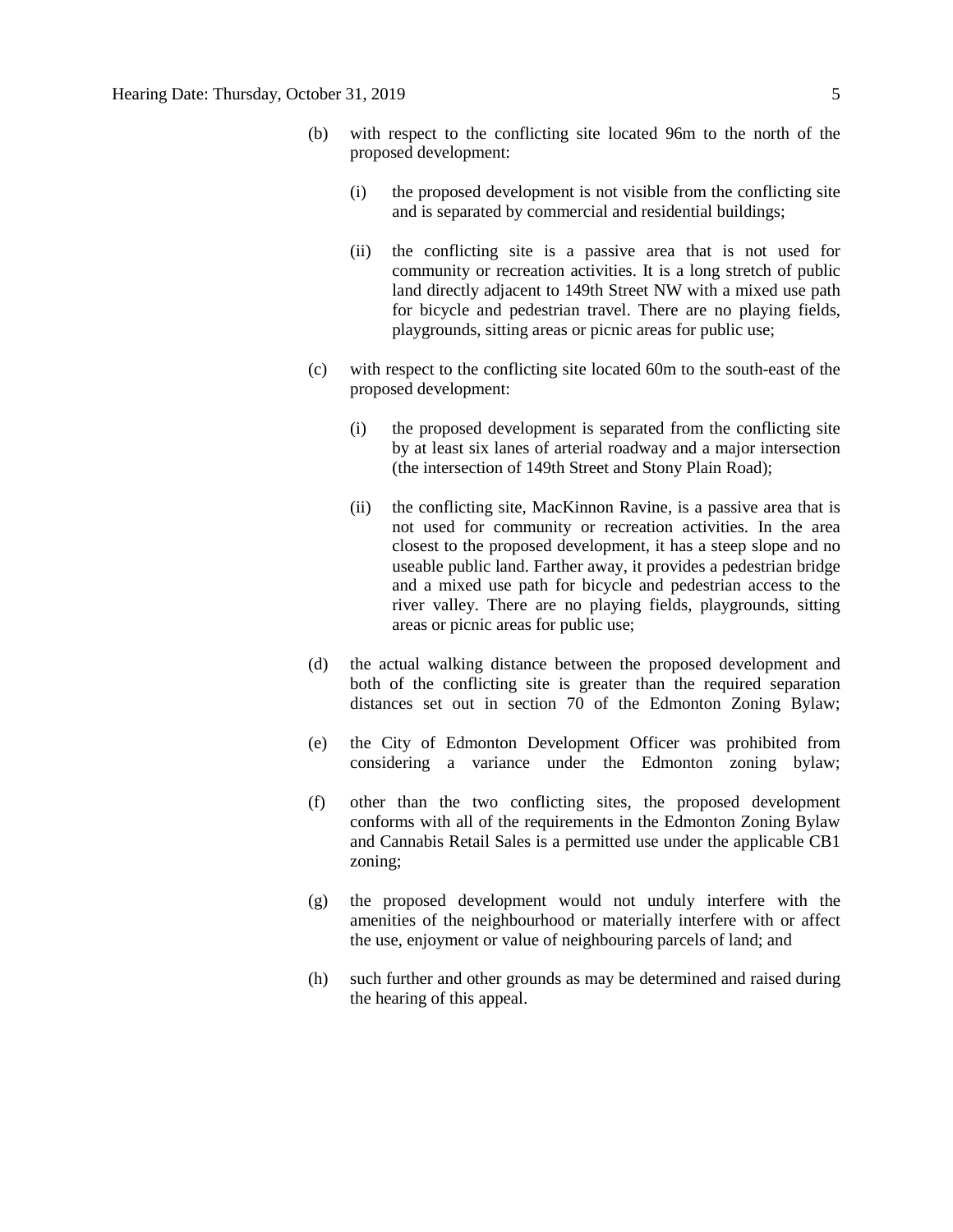#### *General Matters*

#### **Appeal Information:**

The *Municipal Government Act*, RSA 2000, c M-26 states the following:

#### **Grounds for Appeal**

**685(1)** If a development authority

- (a) fails or refuses to issue a development permit to a person,
- (b) issues a development permit subject to conditions, or
- (c) issues an order under section 645,

the person applying for the permit or affected by the order under section 645 may appeal to the subdivision and development appeal board.

#### **Appeals**

**686(1)** A development appeal to a subdivision and development appeal board is commenced by filing a notice of the appeal, containing reasons, with the board,

- (a) in the case of an appeal made by a person referred to in section 685(1)
	- (i) with respect to an application for a development permit,
		- (A) within 21 days after the date on which the written decision is given under section 642, […]

#### **Hearing and Decision**

**687(3)** In determining an appeal, the subdivision and development appeal board

…

- (a.1) must comply with the land use policies;
- (a.2) subject to section 638, must comply with any applicable statutory plans;
- (a.3) subject to clauses (a.4) and (d), must comply with any land use bylaw in effect;
- (a.4) must comply with the applicable requirements of the regulations under the Gaming, Liquor and Cannabis Act respecting the location of premises described in a cannabis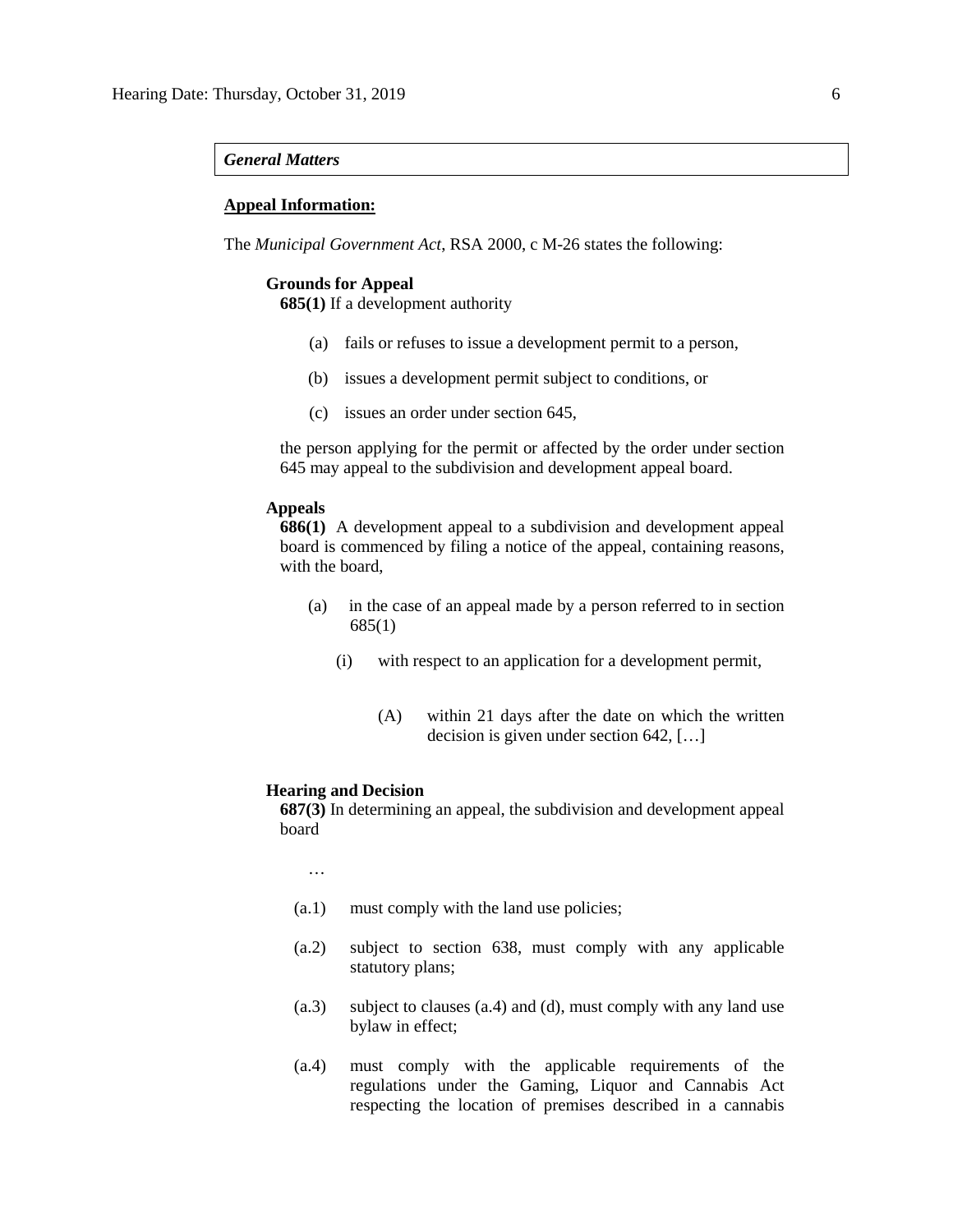licence and distances between those premises and other premises;

…

- (c) may confirm, revoke or vary the order, decision or development permit or any condition attached to any of them or make or substitute an order, decision or permit of its own;
- (d) may make an order or decision or issue or confirm the issue of a development permit even though the proposed development does not comply with the land use bylaw if, in its opinion,
	- (i) the proposed development would not
		- (A) unduly interfere with the amenities of the neighbourhood, or
		- (B) materially interfere with or affect the use, enjoyment or value of neighbouring parcels of land,

and

(ii) the proposed development conforms with the use prescribed for that land or building in the land use bylaw.

#### **General Provisions from the** *Edmonton Zoning Bylaw:*

Under section 330.2(3), **Cannabis Retail Sales** is a **Permitted Use** in the **(CB1) Low Intensity Business Zone**.

Under section 7.4(9), **Cannabis Retail Sales** means:

development used for the retail sale of Cannabis that is authorized by provincial or federal legislation. This Use may include retail sales of Cannabis accessories. This Use does not include Cannabis Production and Distribution.

Under section 6, **Cannabis** means:

- a. Cannabis includes:
	- i. any part of a cannabis plant, including the phytocannabinoids produced by, or found in, such a plant, regardless of whether that part has been processed or not, other than a part of the plant referred to in subsection (b) of this definition.
	- ii. any substance or mixture of substances that contains or has on it any part of such a plant;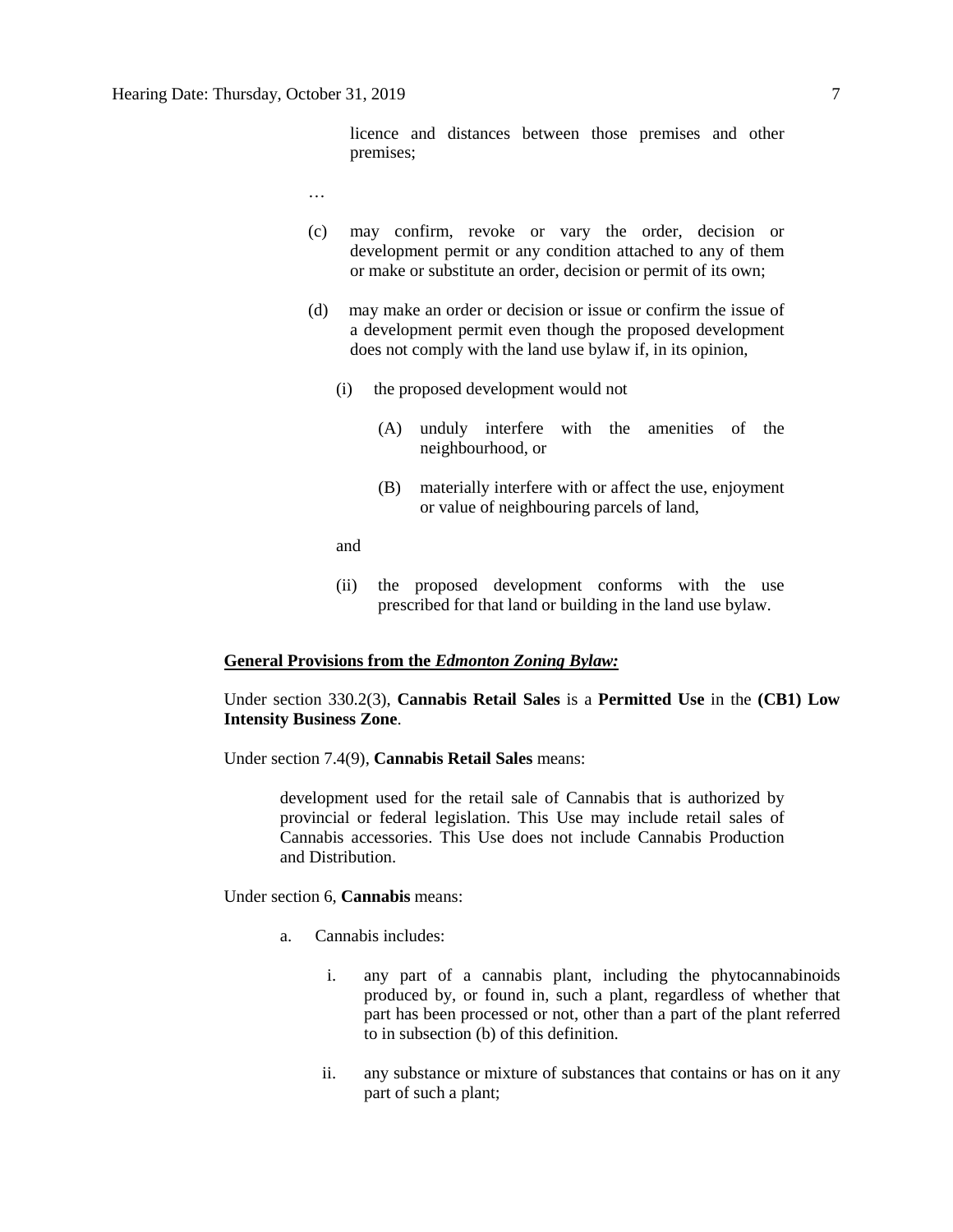- iii. any substance that is identical to any phytocannabinoid produced by, or found in, such a plant, regardless of how the substance was obtained.
- b. Notwithstanding subsection (a) of this definition, Cannabis does not include:
	- i. a non-viable seed of a cannabis plant;
	- ii. a mature stalk, without any leaf, flower, seed or branch, of such plant;
	- iii. fibre derived from a stalk referred in subsection (b)(ii) of this definition; and
	- iv. the root or any part of the root of such a plant

Under section 330.1 the **General Purpose** of the (CB1) Low Intensity Business Zone is:

to provide for low intensity commercial, office and service uses located along arterial roadways that border residential areas. Development shall be sensitive and in scale with existing development along the commercial street and any surrounding residential neighbourhood.

Under section 819.1 the **General Purpose** of the **Main Streets Overlay** is:

to encourage and strengthen the pedestrian-oriented character of Edmonton's main street commercial areas that are located in proximity to residential and transit-oriented areas, by providing visual interest, transparent storefront displays, and amenities for pedestrians.

## *Section 70 – Cannabis Retail Sales*

- 1. Any Cannabis Retail Sales shall not be located less than 200 metres from any other Cannabis Retail Sales. For the purposes of this subsection only:
	- a. the 200 metre separation distance shall be measured from the closest point of the Cannabis Retail Sales Use to the closest point of any other approved Cannabis Retail Sales Use;
	- b. A Development Officer shall not grant a variance to reduce the separation distance by more than 20 metres in compliance with Section 11; and
	- c. The issuance of a Development Permit which contains a variance to separation distance as described in 70(1)(b) shall be issued as a Class B Discretionary Development.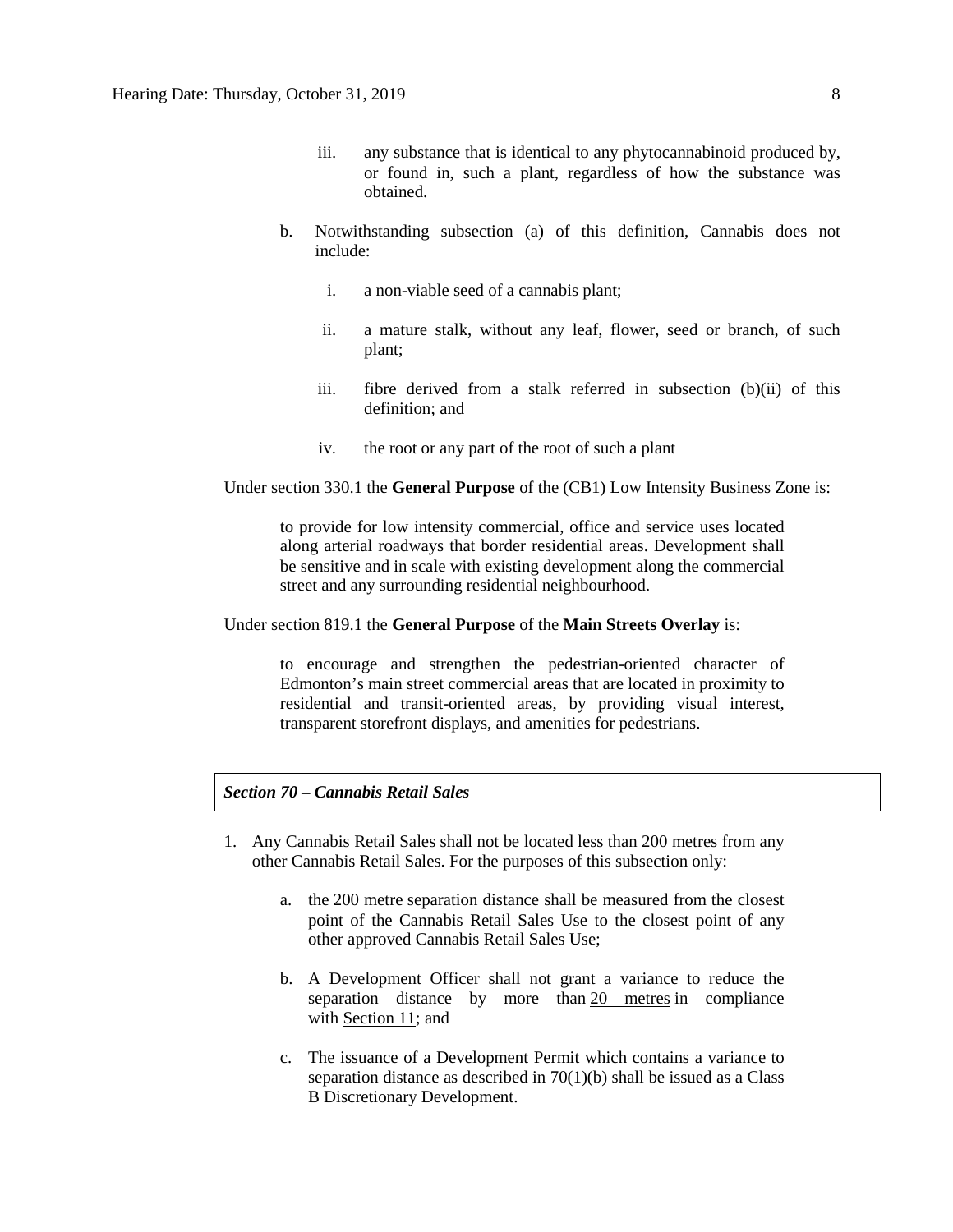## 2. **Any Site containing Cannabis Retail Sales shall not be located less than:**

- a. 200 metres from any Site being used for a public library, at the time of the application for the Development Permit for the Cannabis Retail Sales; and
- **b. 100 metres from any Site being used for Community Recreation Services Use, a community recreation facility or as public lands at the time of application for the Development Permit for the Cannabis Retail Sales.**
- 3. For the purposes of subsection 2:
	- a. separation distances shall be measured from the closest point of the subject Site boundary to the closest point of another Site boundary, and shall not be measured from Zone boundaries or from the edges of structures;
	- b. the term "public library" is limited to the collection of literary, artistic, musical and similar reference materials and learning resources in the form of books, electronic files, computers, manuscripts, recordings and films for public use, and does not include private libraries, museums or art galleries.
	- c. the term "community recreation facilities" means indoor municipal facilities used primarily by members of the public to participate in recreational activities conducted at the facilities, as per the Municipal Government Act; and
	- d. the term "public lands" is limited to Sites zoned  $AP$ , and Sites zoned A.
- 4. Subsection 105(3) of the Gaming, Liquor and Cannabis *Regulation*, is expressly varied by the following:
	- a. any Site containing a Cannabis Retail Sales shall not be located less than:

#### *Public or private education*

i. [200 m](javascript:void(0);) from a Site being used for public or private education, at the time of the application for the Development Permit for the Cannabis Retail Sales;

### *Provincial health care facility*

ii. 100 metre from a Site being used for a provincial health care facility at the time of the application for the Development Permit for the Cannabis Retail Sales; and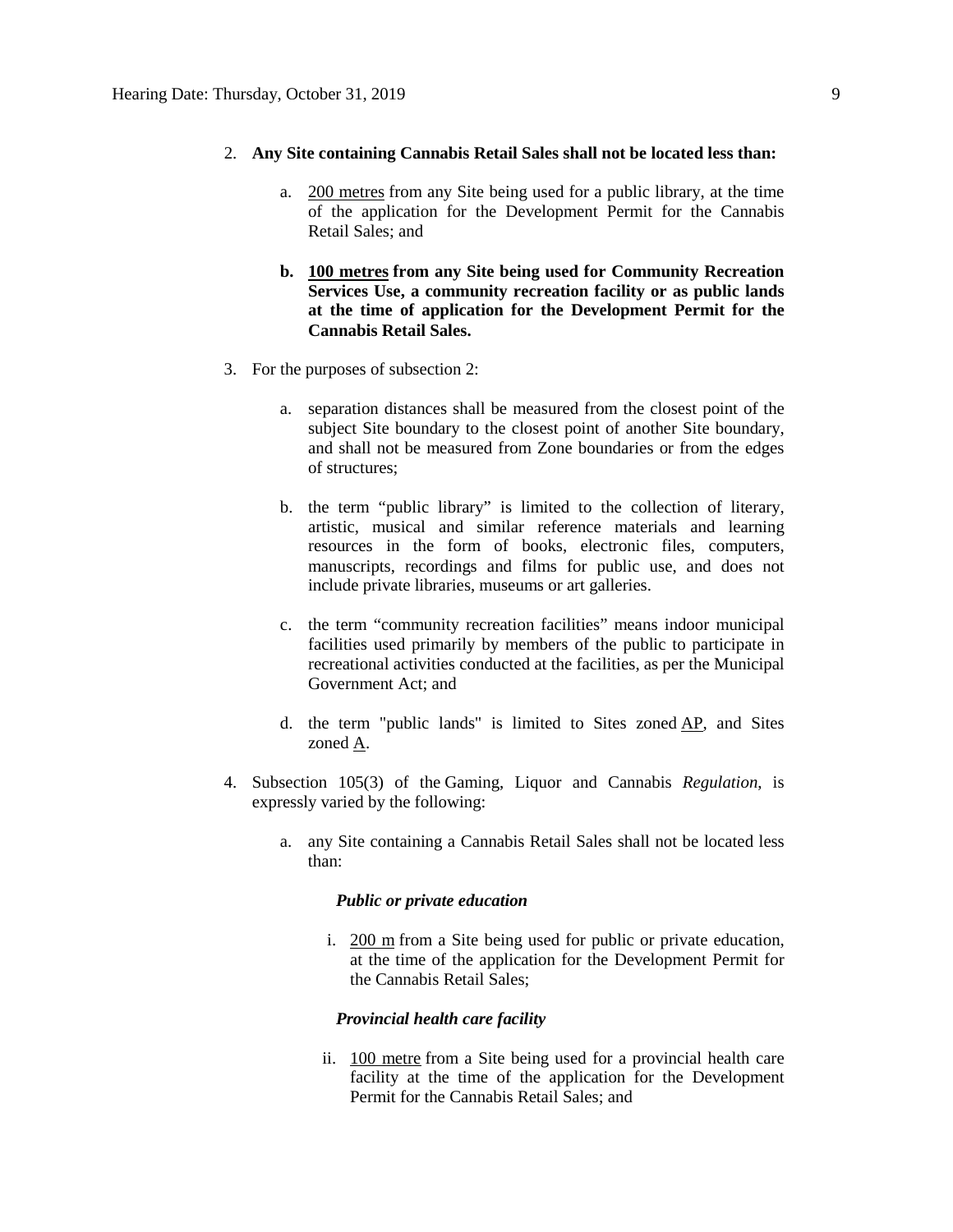#### *School reserve or municipal and school reserve*

iii. 100 metre from a Site designated as school reserve or municipal and school reserve at the time of the application for the Development Permit for the Cannabis Retail Sales.

### *Measurement of Separation Distances*

b. For the purposes of this subsection, separation distances shall be measured from the closest point of the subject Site boundary to the closest point of another Site boundary, and shall not be measured from Zone boundaries or from the edges of structures.

## *Sites Greater than Two Hectares*

- c. For Sites that are greater than  $2.0$  ha in size and zoned either CSC or DC2, that do not contain a public library at the time of application for the Development Permit for the Cannabis Retail Sales:
	- i. Subsection 70(2), and 70(4)(a) shall not apply; and
	- ii. the distances referred to in Subsection 105(3) of the *Gaming, Liquor and Cannabis Regulation* shall be expressly varied to 0 m.
- d. For the purposes of subsection  $70(4)(a)(i)$ , the term "public or private" education" means a school as defined in subsection  $(1)(y)(i)$  and (1)(y)(ii) of the *School Act (as amended from time to time).*
- 5. Notwithstanding Section 11 of this Bylaw, a Development Officer shall not grant a variance to subsection 70(2), 70(3)(a) or 70(4).

### **Design Requirements**

- 6. Cannabis Retail Sales shall include design elements that readily allow for natural surveillance to promote a safe urban environment, where applicable and to the satisfaction of the Development Officer, including the following requirements:
	- a. customer access to the store is limited to a storefront that is visible from the street other than a Lane, or a shopping centre parking lot, or mall access that allows visibility from the interior of the mall into the store;
	- b. the exterior of all stores shall have ample transparency from the street;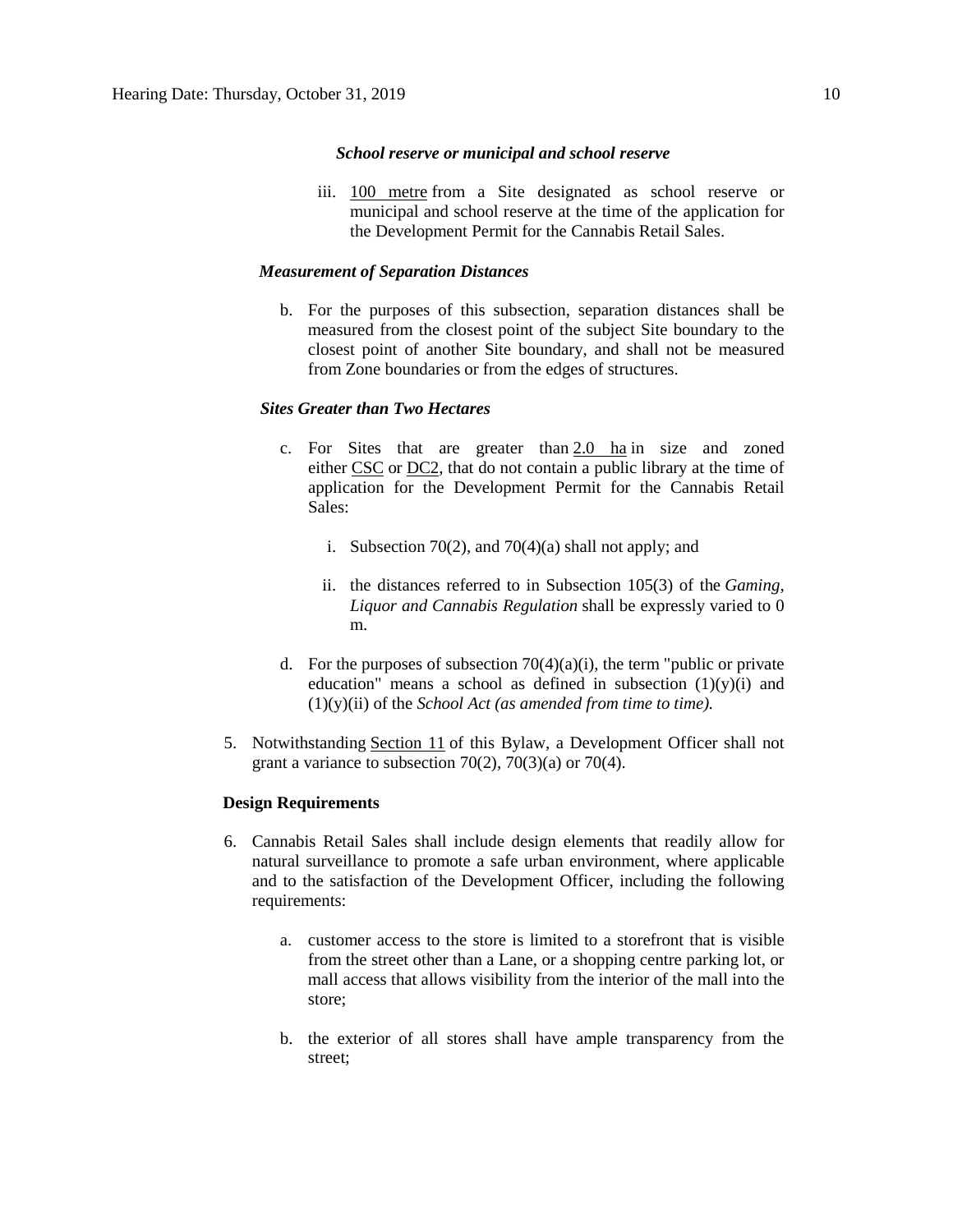- c. Any outdoor lighting shall be designed to ensure a well-lit environment for pedestrians and illumination of the property; and
- d. Landscaping shall be low-growing shrubs or deciduous trees with a high canopy at maturity to maintain natural surveillance.

#### **Development Officer's Determination**

The proposed Cannabis Retail Store does not comply with the minimum setback requirement from public lands zoned A or AP (Section 70.2.b.):

Required Setback: 100 m Proposed Setback: 96 m & 60 m Deficient by 4 m & 40 m

Under Sections 70.1(b) and 70.5 of the Zoning Bylaw, the Development Officer is prohibited from granting a variance to the minimum setback to allow for the proposed Cannabis Retail Store.

## Notice to Applicant/Appellant

Provincial legislation requires that the Subdivision and Development Appeal Board issue its official decision in writing within fifteen days of the conclusion of the hearing.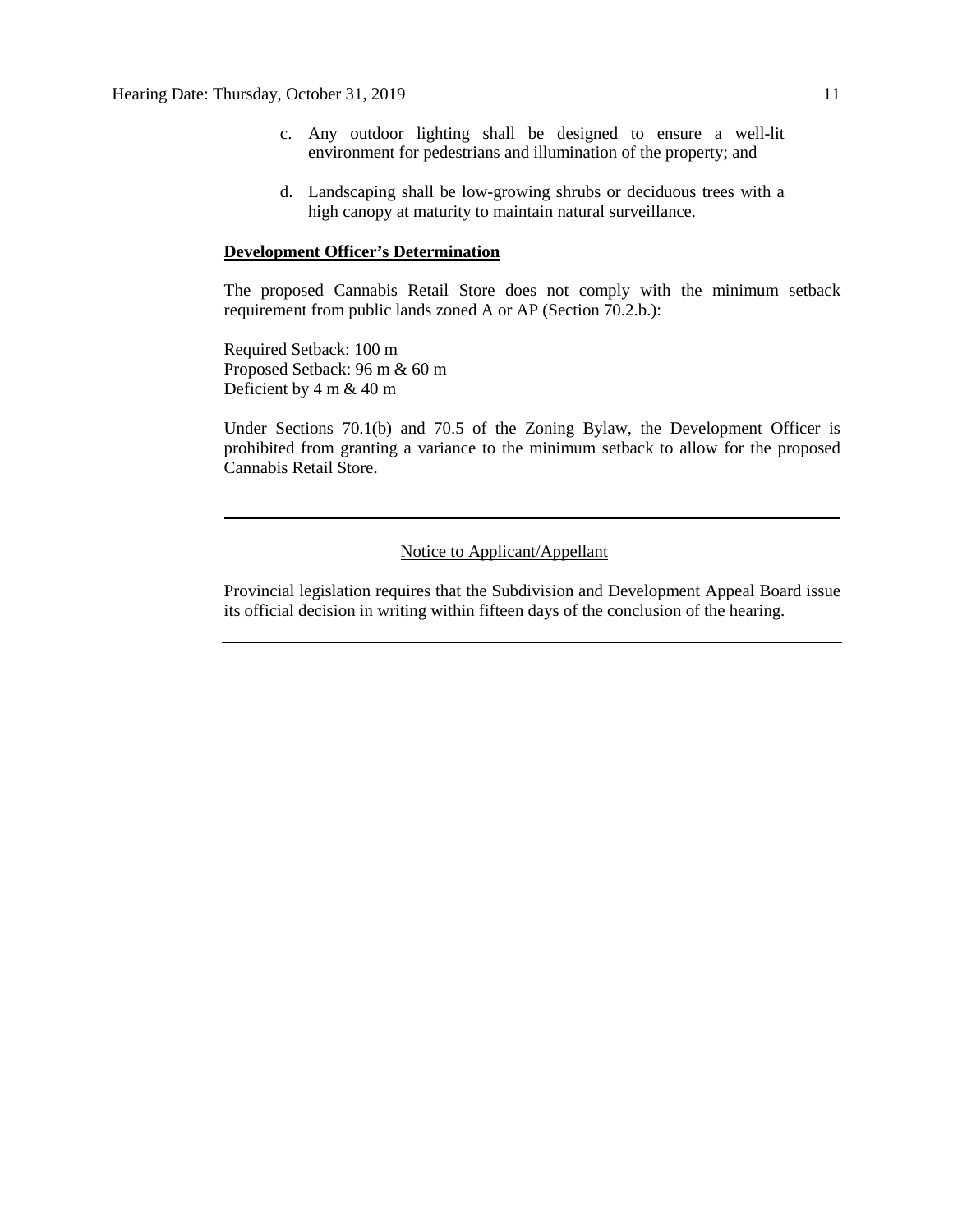| <b>Umönton</b>                                                                                                                                                                                                                                                                                                                                                                                                         |                                 | <b>Application for</b>           |                                                                    | Project Number: 340006601-001<br><b>Application Date:</b><br>SEP 03, 2019<br>Printed:<br>October 7, 2019 at 3:28 PM<br>$1$ of $2$<br>Page:                                                                                                                                                                                                                                             |  |  |  |  |  |
|------------------------------------------------------------------------------------------------------------------------------------------------------------------------------------------------------------------------------------------------------------------------------------------------------------------------------------------------------------------------------------------------------------------------|---------------------------------|----------------------------------|--------------------------------------------------------------------|----------------------------------------------------------------------------------------------------------------------------------------------------------------------------------------------------------------------------------------------------------------------------------------------------------------------------------------------------------------------------------------|--|--|--|--|--|
| <b>Major Development Permit</b>                                                                                                                                                                                                                                                                                                                                                                                        |                                 |                                  |                                                                    |                                                                                                                                                                                                                                                                                                                                                                                        |  |  |  |  |  |
| This document is a Development Permit Decision for the development application described below.                                                                                                                                                                                                                                                                                                                        |                                 |                                  |                                                                    |                                                                                                                                                                                                                                                                                                                                                                                        |  |  |  |  |  |
| <b>Applicant</b><br>Property Address(es) and Legal Description(s)                                                                                                                                                                                                                                                                                                                                                      |                                 |                                  |                                                                    |                                                                                                                                                                                                                                                                                                                                                                                        |  |  |  |  |  |
|                                                                                                                                                                                                                                                                                                                                                                                                                        |                                 |                                  | 10104 - 149 STREET NW<br>Plan 965AH Blk 61 Lots 19-23              |                                                                                                                                                                                                                                                                                                                                                                                        |  |  |  |  |  |
|                                                                                                                                                                                                                                                                                                                                                                                                                        |                                 |                                  |                                                                    |                                                                                                                                                                                                                                                                                                                                                                                        |  |  |  |  |  |
|                                                                                                                                                                                                                                                                                                                                                                                                                        |                                 |                                  | <b>Specific Address(es)</b>                                        |                                                                                                                                                                                                                                                                                                                                                                                        |  |  |  |  |  |
|                                                                                                                                                                                                                                                                                                                                                                                                                        |                                 | Suite:                           | 10124 - 149 STREET NW                                              |                                                                                                                                                                                                                                                                                                                                                                                        |  |  |  |  |  |
|                                                                                                                                                                                                                                                                                                                                                                                                                        |                                 |                                  | Entryway: 10124 - 149 STREET NW<br>Building: 10118 - 149 STREET NW |                                                                                                                                                                                                                                                                                                                                                                                        |  |  |  |  |  |
|                                                                                                                                                                                                                                                                                                                                                                                                                        |                                 |                                  |                                                                    |                                                                                                                                                                                                                                                                                                                                                                                        |  |  |  |  |  |
| <b>Scope of Application</b><br>To Change the Use from a General Retail store to a Cannabis Retail sales store and to construct interior alterations.                                                                                                                                                                                                                                                                   |                                 |                                  |                                                                    |                                                                                                                                                                                                                                                                                                                                                                                        |  |  |  |  |  |
| <b>Permit Details</b>                                                                                                                                                                                                                                                                                                                                                                                                  |                                 |                                  |                                                                    |                                                                                                                                                                                                                                                                                                                                                                                        |  |  |  |  |  |
|                                                                                                                                                                                                                                                                                                                                                                                                                        |                                 |                                  |                                                                    |                                                                                                                                                                                                                                                                                                                                                                                        |  |  |  |  |  |
| <b>Class of Permit:</b><br>Gross Floor Area (sq.m.):                                                                                                                                                                                                                                                                                                                                                                   |                                 |                                  | <b>Contact Person:</b>                                             |                                                                                                                                                                                                                                                                                                                                                                                        |  |  |  |  |  |
| New Sewer Service Required: N                                                                                                                                                                                                                                                                                                                                                                                          |                                 |                                  | Lot Grading Needed?: N<br>NumberOfMainFloorDwellings:              |                                                                                                                                                                                                                                                                                                                                                                                        |  |  |  |  |  |
| Site Area (sq. m.):                                                                                                                                                                                                                                                                                                                                                                                                    |                                 |                                  | Stat. Plan Overlay/Annex Area: (none)                              |                                                                                                                                                                                                                                                                                                                                                                                        |  |  |  |  |  |
| I/We certify that the above noted details are correct.                                                                                                                                                                                                                                                                                                                                                                 |                                 |                                  |                                                                    |                                                                                                                                                                                                                                                                                                                                                                                        |  |  |  |  |  |
| Applicant signature:                                                                                                                                                                                                                                                                                                                                                                                                   |                                 |                                  |                                                                    |                                                                                                                                                                                                                                                                                                                                                                                        |  |  |  |  |  |
| <b>Development Application Decision</b><br>Refused<br><b>Issue Date: Oct 03, 2019 Development Authority: Chow, Stephen</b><br><b>Reason for Refusal</b><br>$(Section 70.2.b.)$ :<br>Required Setback: 100 m<br>Proposed Setback: 96 m & 60 m<br>Deficient by 4 m & 40 m<br>minimum setback to allow for the proposed Cannabis Retail Store.<br><b>Rights of Appeal</b><br>through 689 of the Municipal Government Act. |                                 |                                  |                                                                    | The proposed Cannabis Retail Store does not comply with the minimum setback requirement from public lands zoned A or AP<br>Under Sections 70.1(b) and 70.5 of the Zoning Bylaw, the Development Officer is prohibited from granting a variance to the<br>The Applicant has the right of appeal within 21 days after the date on which the decision is made, as outlined in Section 683 |  |  |  |  |  |
| Fees<br>Major Dev. Application Fee                                                                                                                                                                                                                                                                                                                                                                                     | <b>Fee Amount</b><br>\$5,600.00 | <b>Amount Paid</b><br>\$5,600.00 | Receipt#<br>06115309                                               | <b>Date Paid</b><br>Sep 04, 2019                                                                                                                                                                                                                                                                                                                                                       |  |  |  |  |  |
|                                                                                                                                                                                                                                                                                                                                                                                                                        |                                 | THIS IS NOT A PERMIT             |                                                                    |                                                                                                                                                                                                                                                                                                                                                                                        |  |  |  |  |  |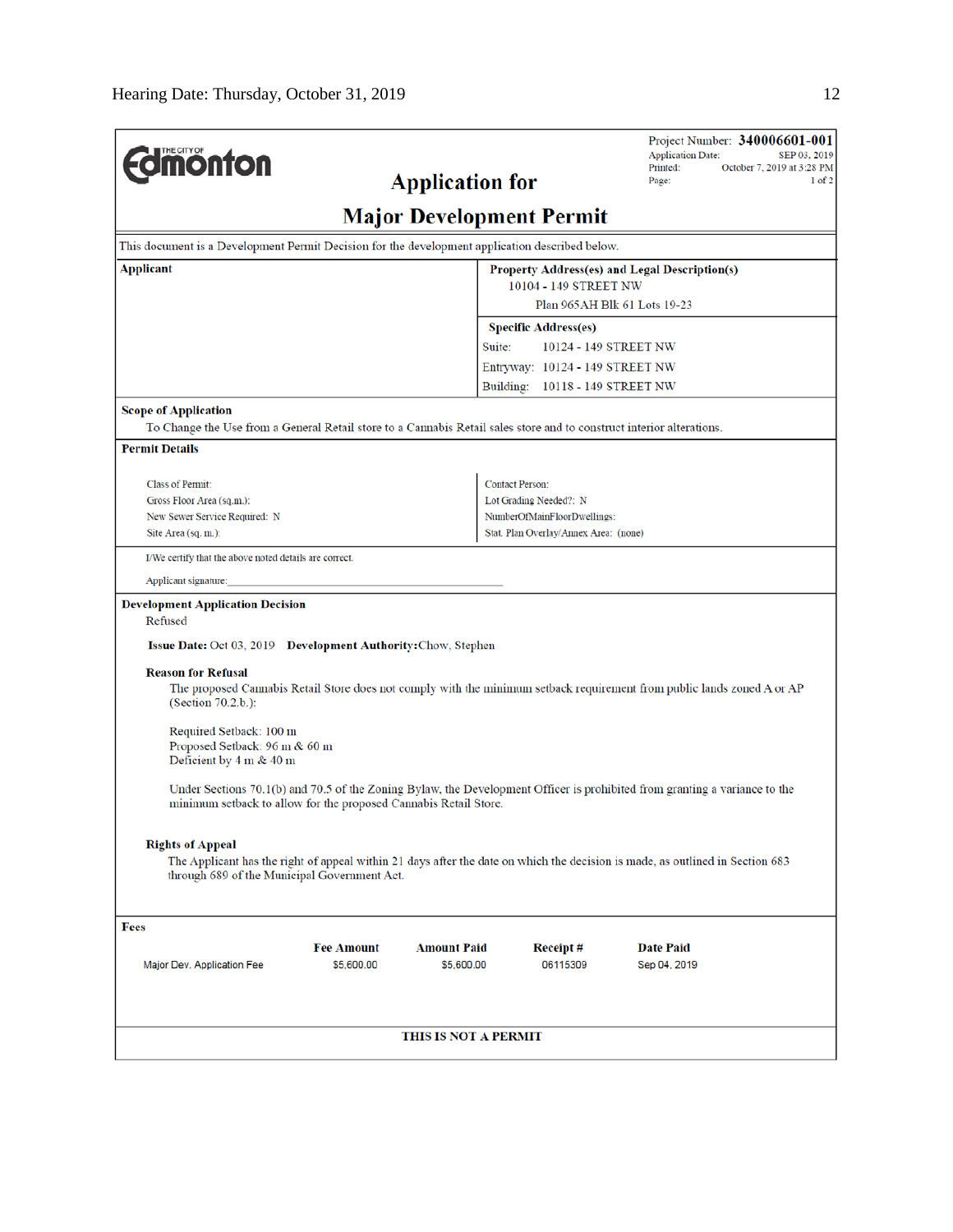| <b>Umonton</b>                                        |                      | <b>Application for</b>                                |          | Project Number: 340006601-001<br><b>Application Date:</b><br>SEP 03, 2019<br>Printed:<br>October 7, 2019 at 3:28 PM<br>$2$ of $2\,$<br>Page: |  |  |  |
|-------------------------------------------------------|----------------------|-------------------------------------------------------|----------|----------------------------------------------------------------------------------------------------------------------------------------------|--|--|--|
|                                                       |                      |                                                       |          |                                                                                                                                              |  |  |  |
| Fees                                                  | <b>Fee Amount</b>    | <b>Major Development Permit</b><br><b>Amount Paid</b> | Receipt# | <b>Date Paid</b>                                                                                                                             |  |  |  |
| <b>Total GST Amount:</b><br><b>Totals for Permit:</b> | \$0.00<br>\$5,600.00 | \$5,600.00                                            |          |                                                                                                                                              |  |  |  |
|                                                       |                      |                                                       |          |                                                                                                                                              |  |  |  |
|                                                       |                      |                                                       |          |                                                                                                                                              |  |  |  |
|                                                       |                      |                                                       |          |                                                                                                                                              |  |  |  |
|                                                       |                      |                                                       |          |                                                                                                                                              |  |  |  |
|                                                       |                      |                                                       |          |                                                                                                                                              |  |  |  |
|                                                       |                      |                                                       |          |                                                                                                                                              |  |  |  |
|                                                       |                      |                                                       |          |                                                                                                                                              |  |  |  |
|                                                       |                      |                                                       |          |                                                                                                                                              |  |  |  |
|                                                       |                      |                                                       |          |                                                                                                                                              |  |  |  |
|                                                       |                      |                                                       |          |                                                                                                                                              |  |  |  |
|                                                       |                      |                                                       |          |                                                                                                                                              |  |  |  |
|                                                       |                      |                                                       |          |                                                                                                                                              |  |  |  |
|                                                       |                      |                                                       |          |                                                                                                                                              |  |  |  |
|                                                       |                      |                                                       |          |                                                                                                                                              |  |  |  |
|                                                       |                      |                                                       |          |                                                                                                                                              |  |  |  |
|                                                       | THIS IS NOT A PERMIT |                                                       |          |                                                                                                                                              |  |  |  |